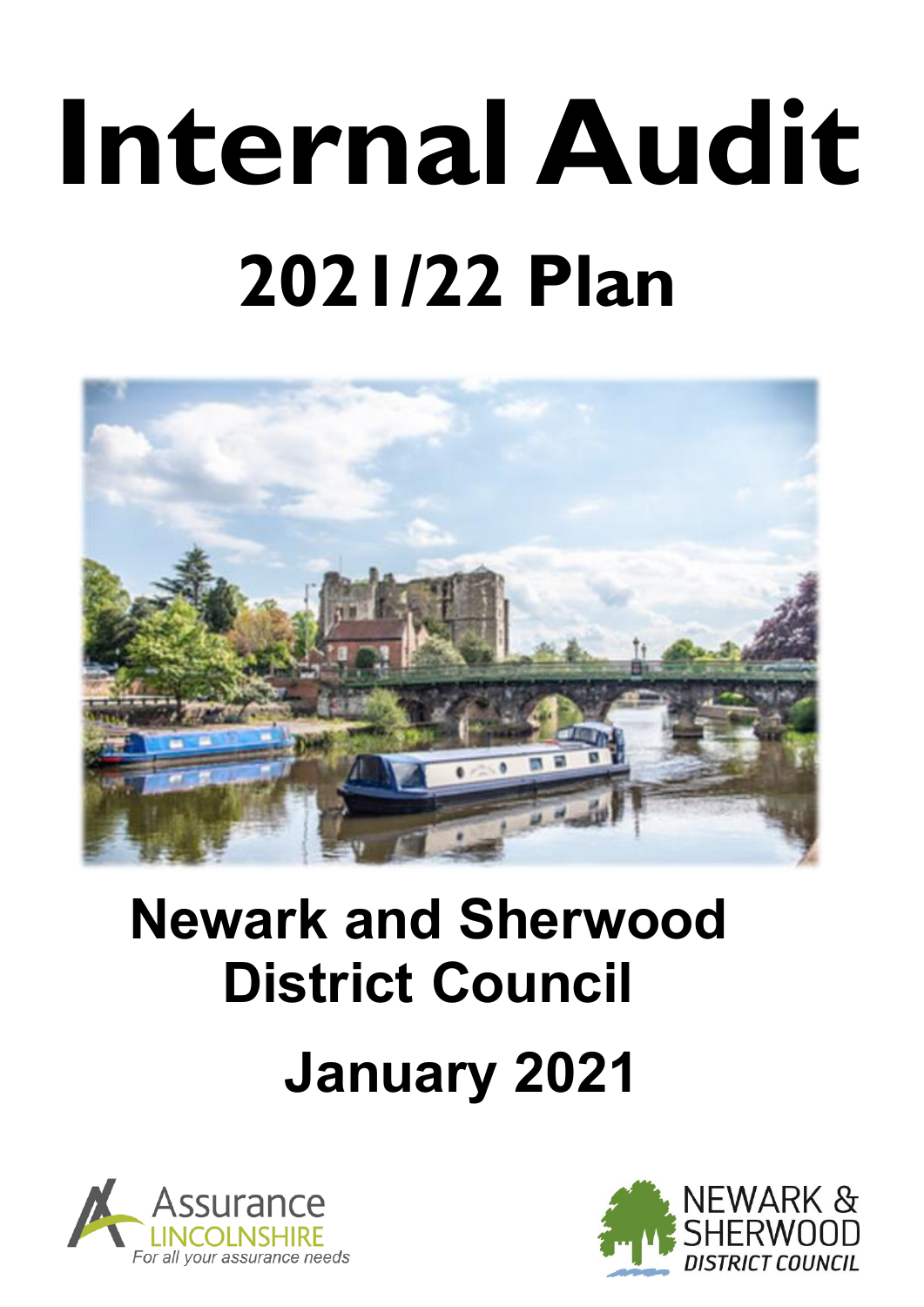## **Contents**

**The Planning Process** Page 1

**Introduction Developing the plan Updating the plan**

## **Delivery and Focus Page 2**

**Delivering the plan Audit focus Annual internal audit opinion**

## **Appendices** Page 4

- **A – Internal audit plan**
- **B – Areas not on the audit plan**
- **C – Head of internal audit's opinion**
- **D – Working protocols**
- **E – Our quality assurance framework**

## **The contacts at Assurance Lincolnshire are:**

**Lucy Pledge CMIIA, QIAL Audit and Risk Manager (Head of Internal Audit) 01522 553692 [Lucy.pledge@lincolnshire.gov.u](mailto:Lucy.pledge@lincolnshire.gov.uk)k**

**Emma Bee CIA CMIIA Audit Manager - Audit 01522 552889 [emma.bee@lincolnshire.gov.uk](mailto:emma.bee@lincolnshire.gov.uk)**

**Amanda Hunt CPFA Principal 01636 655336 [amanda.hunt@lincolnshire.gov.uk](mailto:amanda.hunt@lincolnshire.gov.uk) amanda.hunt@newark-sherwooddc.gov.uk**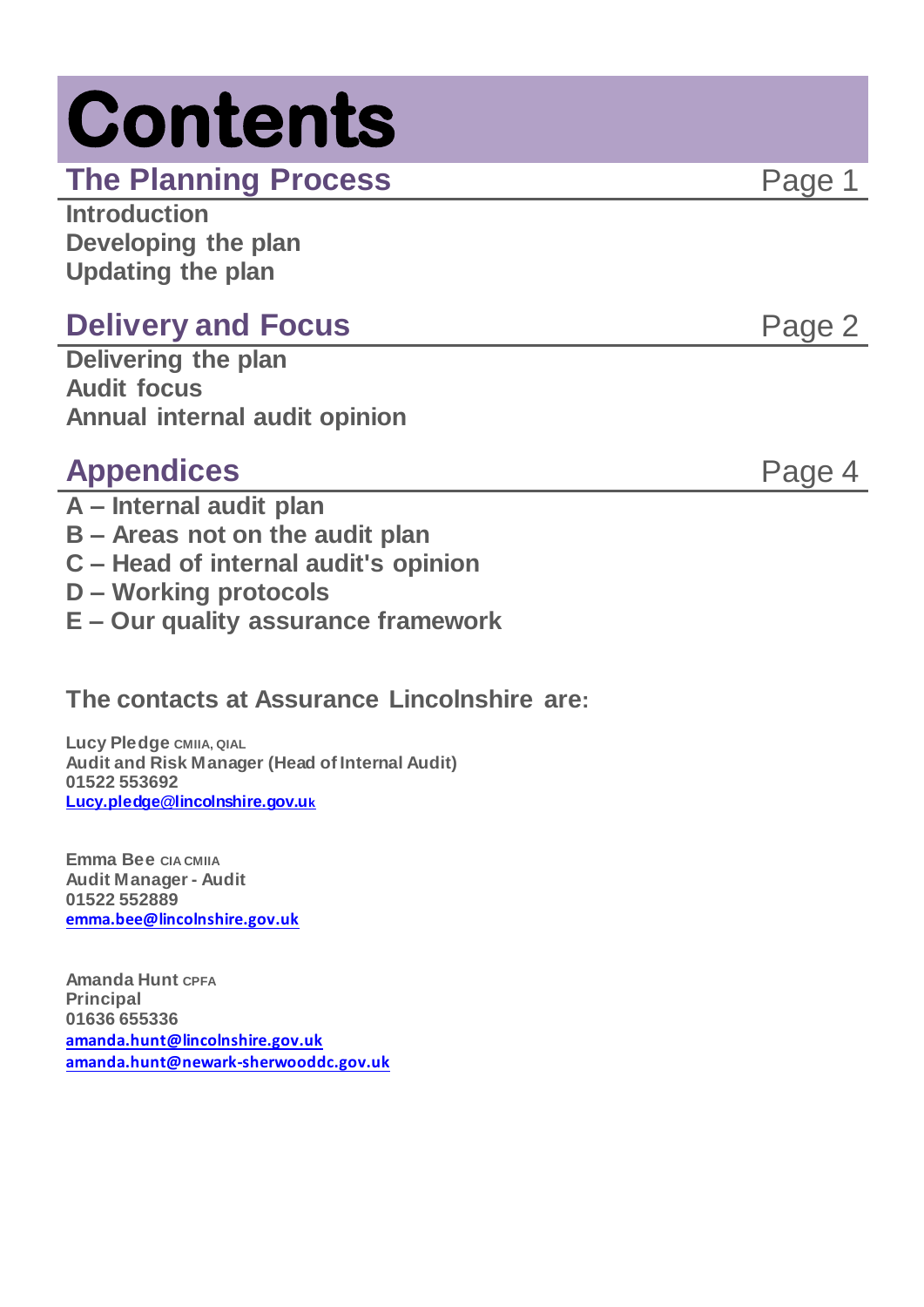## **The Planning Process**

### **Introduction**

This report sets out the Internal Audit Plan as at 1<sup>st</sup> April 2021. The plan details the activities to be audited and the indicative scope for each audit. The draft plan gives you an opportunity to comment on the plan and the priorities that we have established.

Our audit plan delivers assurance within agreed resources. This remains the same as last year – 323 days. Our fees remain and reflect the rates included within the current agreement.

The plan is amended throughout the year to reflect changing assurance needs.

In Appendices A to E we provide for you information details of:

- **Auditable Activities**
- How the draft plan achieves the requirements of the Audit and Accounts Committee and Head of Internal Audit
- Our Working Protocols and Performance
- **Our Quality Assurance Framework**

## **Developing the plan**

The internal audit plan has been developed using various sources including our external intelligence, local knowledge and the meetings held with Directors and the Senior Leadership Team as a whole. **Figure 1** shows the key sources of information that has helped inform the plan.

We have prioritised our audit work taking account of the impact an activity will have on the Council if it fails. The criteria for determining priority are:

- **Significance** how important is the activity to the Council in achieving its objectives, key plans and in managing its key risks. We look at both financial loss and strategic impact.
- **Sensitivity**  how much interest would there be if things went wrong and what would be

the reputational and political impact.

- **Level of Assurance –** we assess the current level of assurance evaluating reliability and contribution to the Head of Internal Audit annual opinion on governance, risk and control.
- **Time** when it will happen (this will determine when the best time to do the Audit is).



#### **Figure 1 – Key sources of information**

## **Updating the Plan**

Through the year we will liaise with the Council and collect business intelligence that identifies emerging audits which could be included in the plan according to priority.

The primary source of business intelligence will be the regular liaison meetings between our team and the nominated liaison contact, other sources of intelligence will include:-

- Committee reports
- Pentana Performance and Risk
- **Key stakeholders**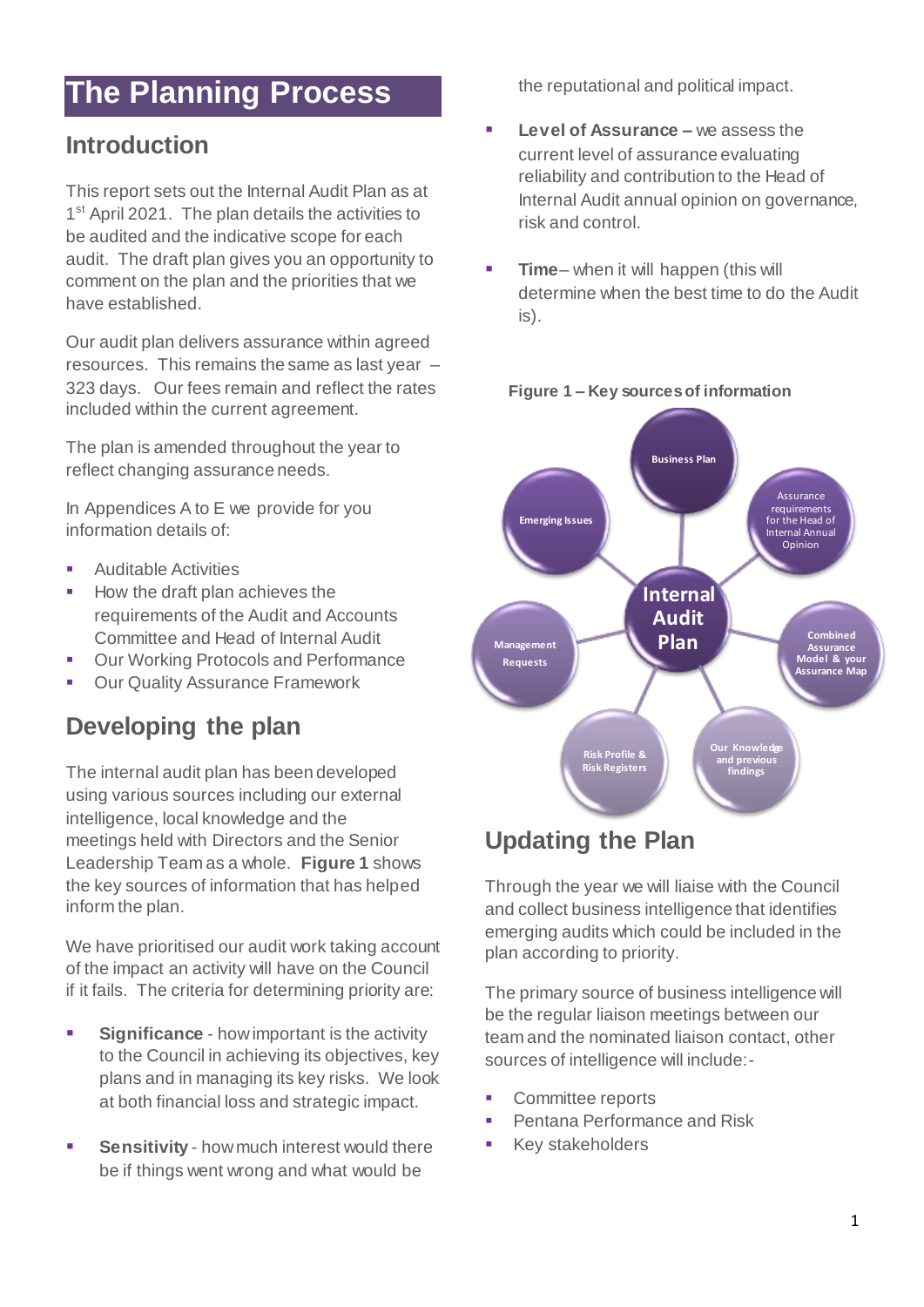## **Delivery and Focus**

### **Delivering the Plan**

The audit plan has been developed to enable us to respond to changes during the year. Whilst every effort will be made to deliver the plan, we recognise that we need to be flexible and prepared to revise audit activity – responding to changing circumstances or emerging risks. The plan is therefore a statement of intent – our liaison meetings with senior management will enable us to firm up audit activity during the year.

The aim is to deliver the audits included in the plan in accordance with the schedule which will be devised once the plan is agreed. The schedule will be drawn up following liaison with the various auditees and Directors. Resources will then be allocated accordingly to the audits at the specified times. It is therefore important that any changes required to the audits or the schedule are notified to Internal Audit as soon as possible to avoid abortive time being spent on audits and for us to reallocate resources.

The Council's Internal Audit Plan is **323 Days.** The core team who will be delivering your Internal Audit plan are:

#### Head of Internal Audit

| Lucy Pledge |                                              |  |  |  |  |  |
|-------------|----------------------------------------------|--|--|--|--|--|
|             | 07557498932                                  |  |  |  |  |  |
|             | $\boxtimes$ lucy.pledge @lincolnshire.gov.uk |  |  |  |  |  |

#### Audit Manager

Emma Bee ⊠ [emma.bee@lincolnshire.gov.uk](mailto:emma.bee@lincolnshire.gov.uk)

#### Principal

Amanda Hunt

- 1636 655336
- [amanda.hunt@newark-sherwooddc.gov.uk](mailto:amanda.hunt@newark-sherwooddc.gov.uk) [amanda.hunt@lincolnshire.gov.uk](mailto:amanda.hunt@lincolnshire.gov.uk)

#### Senior Auditor

McJoy Nkhoma

- 01636 655335
- [mcjoy.nkhoma@newark-sherwooddc.gov.uk](mailto:mcjoy.nkhoma@newark-sherwooddc.gov.uk) [mcjoy.nkhoma@lincolnshire.gov.uk](mailto:mcjoy.nkhoma@lincolnshire.gov.uk)

We will also be using other Senior Auditors from our Team to support the completion of the plan.

## **Audit Focus for 2021/22**

In the following table we provide information on key audit areas and the rationale for their inclusion in the audit strategy and plan.

The impact of Covid on the public sector has been unprecedented, we will be carrying out some assurance work in this area during the last quarter of 2020/21 and depending on the outcome of that work further work may be required during 2021/22. Our plans remain flexible to take account of these changing and emerging risks.

Appendix A outlines the various audits to be undertaken within each area. Appendix B contains those areas which we have not been able to include in the plan but management may wish to consider whether they should be included.

| <b>Area</b>                          | <b>Reason for inclusion</b>                                                                                                                                                                                                                                                                                                                              |
|--------------------------------------|----------------------------------------------------------------------------------------------------------------------------------------------------------------------------------------------------------------------------------------------------------------------------------------------------------------------------------------------------------|
| <b>Financial</b><br>Governance       | Providing assurance that key<br>financial controls are in place<br>and operating effectively during<br>the year across all areas of the<br>Council. This work provides<br>the Section 151 Officer with a<br>key element of his assurance<br>that the Council has effective<br>arrangements for the proper<br>administration of its financial<br>affairs. |
| Governance<br>& Risk                 | Providing assurance that key<br>governance controls are in<br>place and are operating<br>effectively. These cross cutting<br>audits focus on the Council's<br>second line of assurance -<br>corporate rather than service<br>level systems.                                                                                                              |
| <b>Critical</b><br><b>Activities</b> | Our discussions with Directors<br>identified some critical activities<br>where a potential audit would<br>provide independent                                                                                                                                                                                                                            |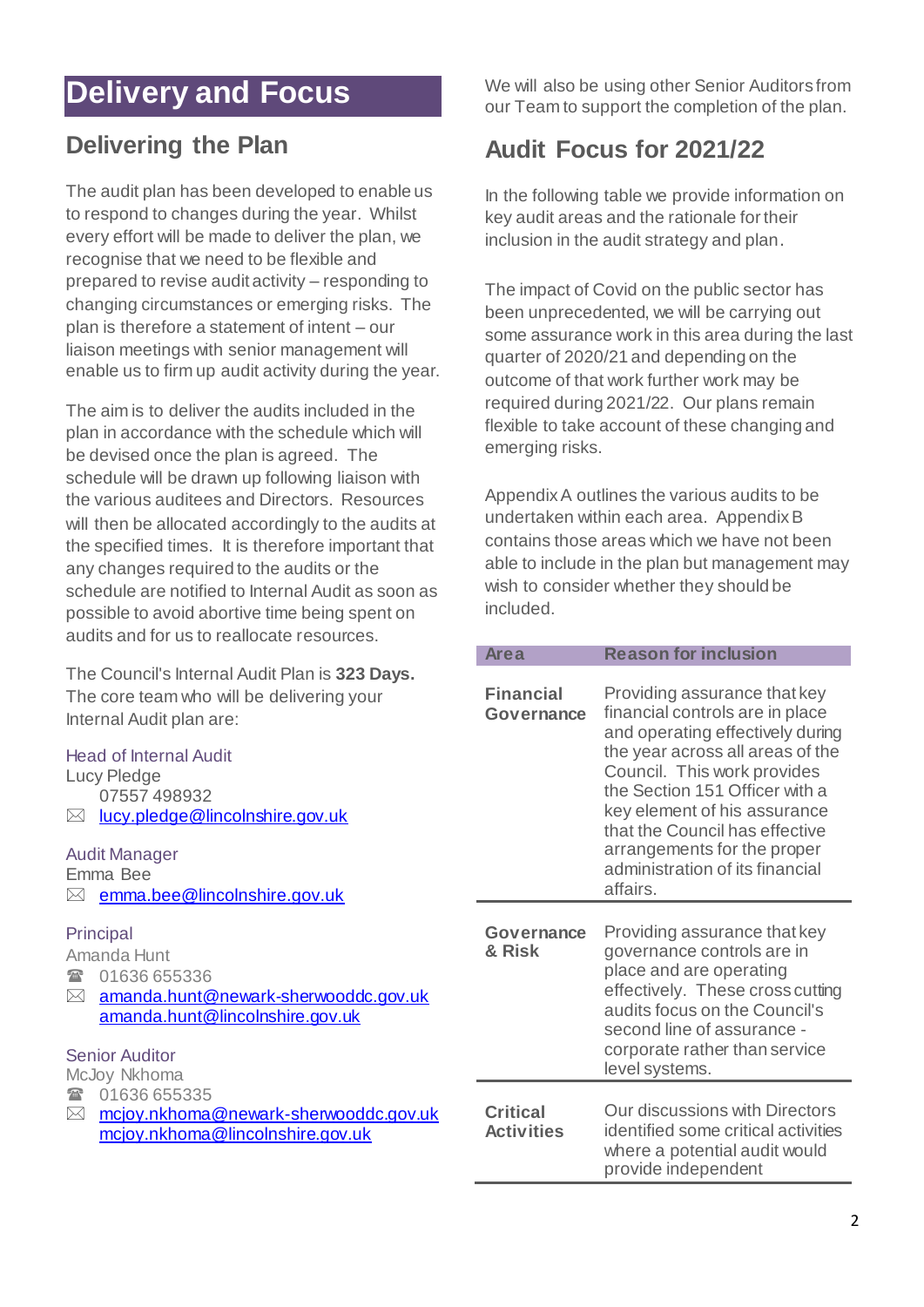| <b>Area</b>                 | <b>Reason for inclusion</b>                                                                                                                                                                                                                                                                                                                                                                                                                                                                                                                                               | <b>Area</b>                            | <b>Reason for inclusion</b>                                                                                                                                                                                                                                                                       |
|-----------------------------|---------------------------------------------------------------------------------------------------------------------------------------------------------------------------------------------------------------------------------------------------------------------------------------------------------------------------------------------------------------------------------------------------------------------------------------------------------------------------------------------------------------------------------------------------------------------------|----------------------------------------|---------------------------------------------------------------------------------------------------------------------------------------------------------------------------------------------------------------------------------------------------------------------------------------------------|
|                             | assurance over the<br>effectiveness of risk                                                                                                                                                                                                                                                                                                                                                                                                                                                                                                                               |                                        | of agreed management actions<br>for all audit reports issued.                                                                                                                                                                                                                                     |
|                             | management, control and<br>governance processes. There<br>is a particular focus on those<br>relating to the services<br>transferred back in-house and<br>their integration back into the<br>Council as well as those<br>affected by the current climate.                                                                                                                                                                                                                                                                                                                  | <b>Combined</b><br><b>Assurance</b>    | Working with management we<br>co-ordinate the levels of<br>assurance across the<br>Council's critical activities, key<br>risks, projects and<br>partnerships - producing a<br><b>Combined Assurance Status</b><br>report in January 2022.                                                         |
| Project<br><b>Assurance</b> | There are a number of critical<br>projects identified by the<br>Council. Projects have been<br>flagged as a key area for<br>2021/22. There has been a<br>significant change in the way<br>projects are managed within<br>the Council and therefore a<br>review of the process has been<br>requested by management<br>rather than specific projects.                                                                                                                                                                                                                       | <b>Consultancy</b><br><b>Assurance</b> | At the request of management<br>we undertake specific reviews<br>where they may have some<br>concern or are looking for<br>some advice on a specific<br>matter or around governance,<br>risk and controls for a<br>developing system. Such<br>reviews are not normally given<br>an audit opinion. |
| <b>ICT</b>                  | Technology and<br>associated threats and<br>opportunities continue to<br>evolve at a pace. The<br>effectiveness of ICT has a<br>significant impact on how<br>well the Council works.<br>We will seek to provide<br>assurance that key<br>controls comply with<br>industry best practice and<br>are operating effectively.<br>We are currently carrying<br>out a detailed review of all<br>ICT areas throughout our<br>client base and will be<br>drawing up a separate ICT<br>Audit plan to ensure that<br>our audit resources are<br>used effectively at each<br>client. |                                        | <b>Annual Internal Audit Opinion</b><br>We are satisfied that the level and mix of<br>resources - together with the areas covered in<br>the plan - will enable the Head of Internal Audit to<br>provide their annual internal audit opinion.                                                      |
| <b>Follow Up</b>            | We will carry out follow up<br>audits throughout the year to<br>provide assurance that a<br>sample of identified control<br>improvements have been<br>effectively implemented and<br>the risks mitigated.                                                                                                                                                                                                                                                                                                                                                                 |                                        |                                                                                                                                                                                                                                                                                                   |
|                             | Working with management we<br>also track the implementation                                                                                                                                                                                                                                                                                                                                                                                                                                                                                                               |                                        |                                                                                                                                                                                                                                                                                                   |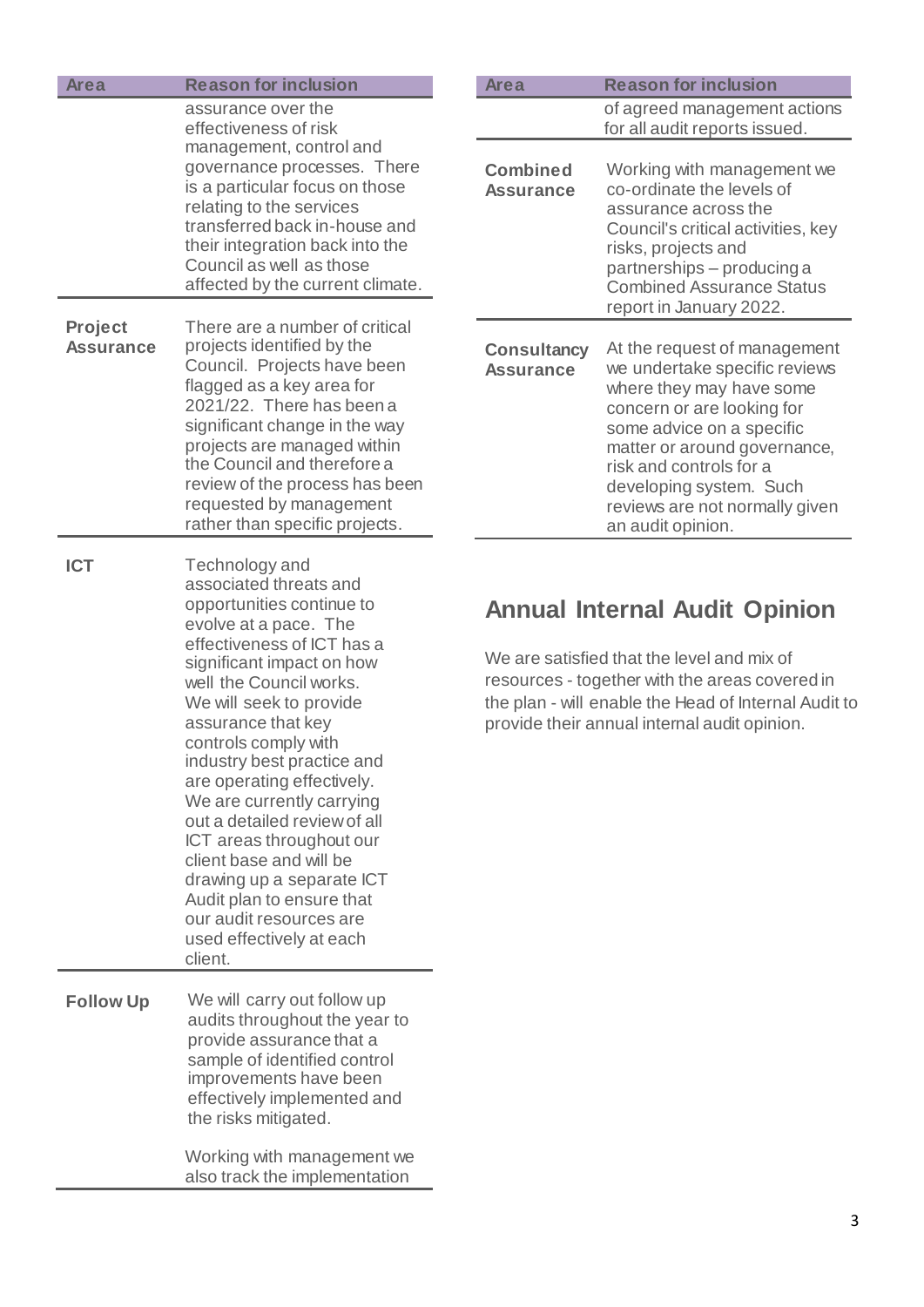## **Appendix A – Internal Audit Plan 2021/22**

Our proposed planned audits are listed below.

| <b>Audit Area</b>                                                     | Internal Audit<br><b>Assurance Sought</b>                                                                                                                                    |              | Assurance Map<br>RAG Rating | Strategic Risk<br>Register | Corporate<br>Priority | <u>Management</u><br>Request |
|-----------------------------------------------------------------------|------------------------------------------------------------------------------------------------------------------------------------------------------------------------------|--------------|-----------------------------|----------------------------|-----------------------|------------------------------|
| <b>Financial Governance</b>                                           |                                                                                                                                                                              |              |                             |                            |                       |                              |
| <b>Key Control Testing</b>                                            | Delivery of key control testing to enable<br>Head of Internal Audit to form an opinion<br>on the Council's financial control<br>environment.                                 | <b>N/A</b>   | <b>N/A</b>                  |                            |                       |                              |
| <b>Housing Benefits</b>                                               | To provide assurance that Housing benefit<br>is paid accurately and promptly to eligible<br>applicants and changes in circumstances<br>are actioned correctly.               | A            | $\overline{\mathsf{G}}$     |                            |                       |                              |
| Value for Money                                                       | To provide assurance that the Council<br>takes all reasonable steps to achieve<br>Value for Money in the delivery of its<br>services.                                        |              |                             |                            |                       |                              |
| <b>Governance and Risk</b>                                            |                                                                                                                                                                              |              |                             |                            |                       |                              |
| Strategic Risk-<br><b>Financial Resilience</b>                        | To provide assurance that the risk has<br>been appropriately rated and reviewed<br>and that the mitigating actions listed are<br>currently in place and working effectively. | $\mathsf{R}$ |                             |                            |                       |                              |
| Company<br>Governance<br>(Arkwood and<br>Active4Today)                | Review of the governance arrangements<br>in place ensuring that there is sufficient<br>oversight and risk management processes<br>in place.                                  | R            |                             | ✓                          | ✓                     |                              |
| <b>Community Lottery</b>                                              | Review of the governance arrangements<br>in place for the running of the community<br>lottery to ensure that they are sound<br>protecting the Council and participants.      |              |                             |                            |                       | ✓                            |
| <b>Critical Activities</b>                                            |                                                                                                                                                                              |              |                             |                            |                       |                              |
| <b>Digital Strategy</b>                                               | There is a strategy in place which covers<br>the appropriate areas and is supported<br>with an action plan and investment<br>strategy.                                       |              |                             |                            |                       | ✓                            |
| <b>Newark Civil War</b><br><b>Museum and Palace</b><br><b>Theatre</b> | To provide independent assurance around<br>the VFM work and delivery capacity<br>assessment being undertaken by Finance<br>staff.                                            | $\mathsf{R}$ | A                           |                            | ✓                     | ✓                            |
| Grounds<br>Maintenance and<br><b>Cleansing Services</b>               | To provide assurance over the revised<br>arrangements in place ensuring that<br>issues previously identified have been<br>addressed.                                         | $\mathsf{R}$ | G                           |                            | ✓                     | ✓                            |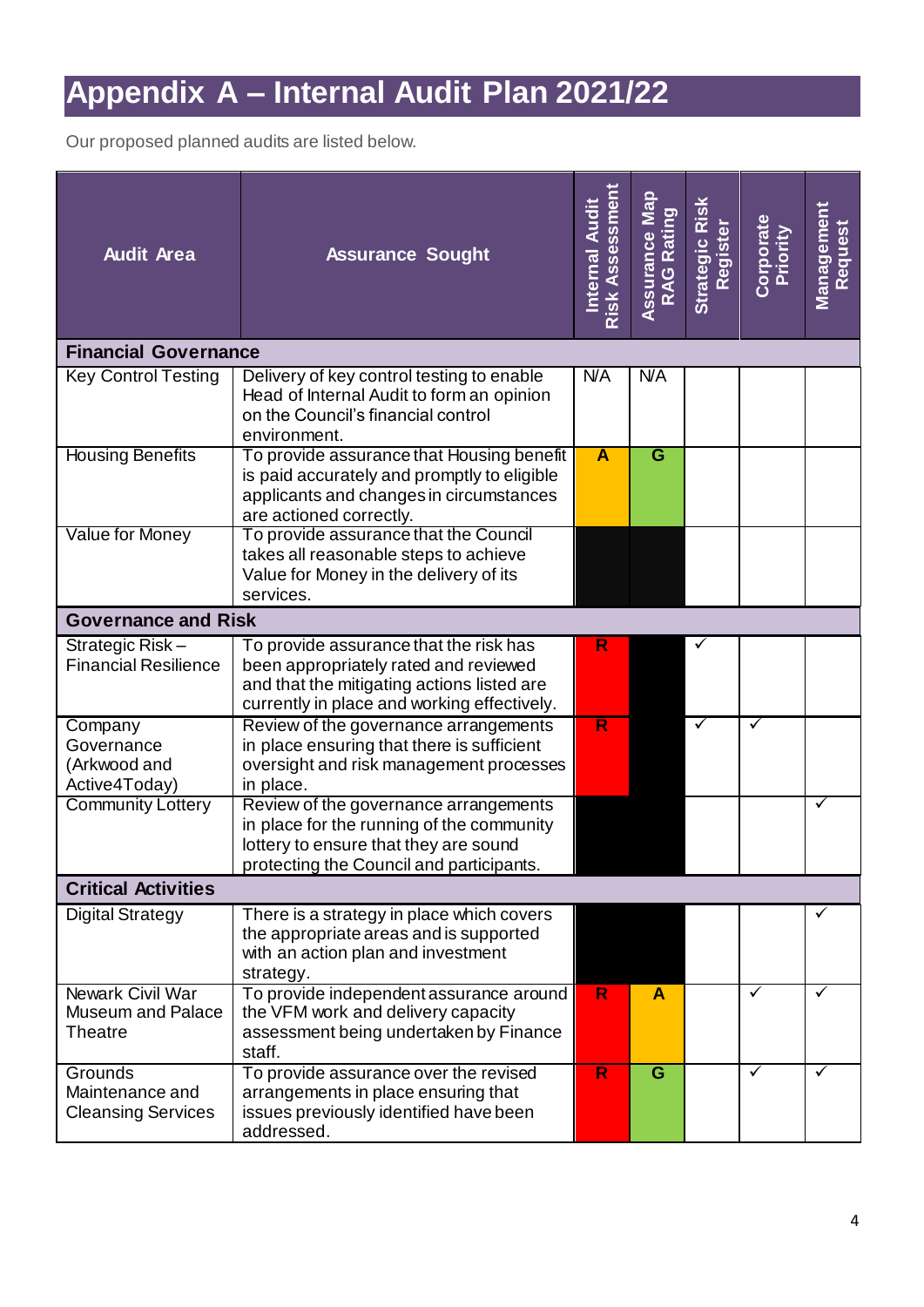| <b>Audit Area</b>                    | <b>Assurance Sought</b>                                                                                                                                                                                                                                                                                                                                                              | Internal Audit Risk<br>Assessment | Assurance Map<br><b>RAG Rating</b> | Strategic Risk<br>Register | Corporate Priority | <b>Managemen</b><br>Request |
|--------------------------------------|--------------------------------------------------------------------------------------------------------------------------------------------------------------------------------------------------------------------------------------------------------------------------------------------------------------------------------------------------------------------------------------|-----------------------------------|------------------------------------|----------------------------|--------------------|-----------------------------|
| <b>Strategic Asset</b><br>Management | To provide assurance over the<br>arrangements in place for the operational<br>management of the Council's land and<br>buildings and the maintenance<br>/improvement thereof.                                                                                                                                                                                                         | $\overline{\mathsf{R}}$           | $\overline{\mathsf{A}}$            |                            | ✓                  | ✓                           |
| <b>Climate Change</b><br>Emergency   | Following the declaration of a climate<br>emergency the Council has plans in place<br>for action to be taken by itself and within<br>the District.                                                                                                                                                                                                                                   | R                                 | $\overline{\mathsf{A}}$            |                            | ✓                  |                             |
| <b>Customer Services</b>             | To provide assurance on the<br>effectiveness, impact and success of the<br>revised arrangements following the<br>integration of Newark and Sherwood<br>Homes staff into one customer services<br>team.                                                                                                                                                                               | R                                 | $\overline{\mathsf{A}}$            |                            |                    | ✓                           |
| Contract<br>management -<br>General  | There are effective arrangements in place<br>which ensure that all contracts are<br>recorded, allocated to contract managers<br>and there are processes in place which<br>ensure that they are managed effectively.<br>The risks around contracts including<br>supply chain failure, Modern slavery, data<br>sharing etc. are identified and actions<br>taken to mitigate the risks. | A                                 | $\overline{\mathsf{A}}$            | ✓                          |                    | ✓                           |
| <b>Health and Safety</b>             | To provide assurance that the<br>arrangements in place for Health and<br>Safety are effective and meet legislative<br>requirements. To follow-up the actions<br>made within the previous report.                                                                                                                                                                                     | R                                 | $\overline{\mathsf{A}}$            |                            | ✓                  | ✓                           |
| Landlord<br>Compliance               | To ensure that those areas of compliance<br>not previously reviewed are in place and<br>ensure that all relevant legislation is<br>adhered to. Follow-up on those areas of<br>compliance (gas, electricity etc) previously<br>reviewed to ensure that the actions agreed<br>have been implemented.                                                                                   | R                                 | $\mathbf{A}$                       |                            | ✓                  | ✓                           |
| Care line                            | To provide assurance that there are<br>effective arrangements in place for the<br>management and delivery of the Careline<br>service and that all items of equipment are<br>logged and accounted for.                                                                                                                                                                                | A                                 | $\overline{\mathsf{A}}$            |                            | ✓                  | ✓                           |
| <b>Workforce Planning</b>            | To ensure that there are arrangements in<br>place to ensure that there are sufficient<br>skilled staff in place to enable effective<br>service provision.                                                                                                                                                                                                                            | R                                 | $\mathbf{A}$                       | $\checkmark$               |                    |                             |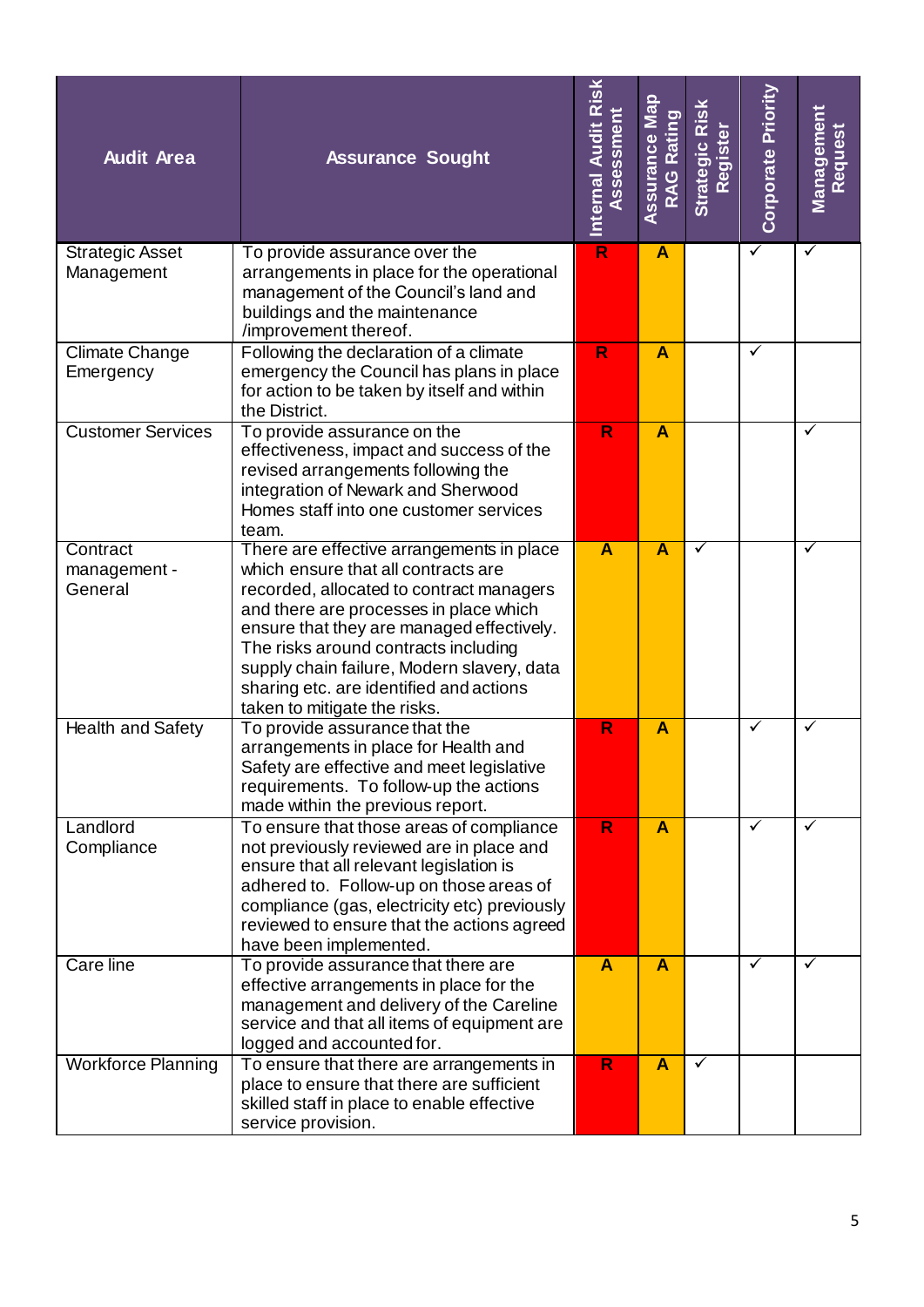| <b>Audit Area</b>                                                           | <b>Assurance Sought</b>                                                                                                                                                                                                                                           |     | <b>Assurance Map</b><br><b>RAG Rating</b> | Strategic Risk<br>Register | Corporate Priority | <u>Management</u><br><b>Request</b> |
|-----------------------------------------------------------------------------|-------------------------------------------------------------------------------------------------------------------------------------------------------------------------------------------------------------------------------------------------------------------|-----|-------------------------------------------|----------------------------|--------------------|-------------------------------------|
| <b>Project Assurance</b>                                                    |                                                                                                                                                                                                                                                                   | R   |                                           |                            |                    |                                     |
| <b>Project Strategy</b>                                                     | To provide assurance over the newly<br>formed Corporate Property and Strategy<br>Business Unit's capacity to deliver key<br>projects ensuring clear triage between<br>Asset and Estates, Corporate Property<br>and Strategy Delivery and Economic<br>Development. |     | G                                         |                            |                    |                                     |
| <b>ICT</b>                                                                  |                                                                                                                                                                                                                                                                   |     |                                           |                            |                    |                                     |
| <b>Physical and</b><br>Environmental<br>Security                            | Looking at the security of Castle House,<br>satellite locations (Brunel drive cited as a<br>concern), the Beacon and locations where<br>any off-site back-ups are stored.                                                                                         | G   | A                                         |                            |                    |                                     |
| Further audit to be<br>confirmed on<br>completion of the<br>ICT Audit Plan. |                                                                                                                                                                                                                                                                   |     |                                           |                            |                    |                                     |
| <b>Follow-up</b>                                                            |                                                                                                                                                                                                                                                                   |     |                                           |                            |                    |                                     |
| Follow-ups                                                                  | Follow-up of recommendations made for<br>the progress report and on a sample basis.                                                                                                                                                                               |     |                                           |                            |                    |                                     |
| <b>Combined Assurance</b>                                                   |                                                                                                                                                                                                                                                                   |     |                                           |                            |                    |                                     |
| Combined<br>Assurance                                                       | Updating the assurance map and<br>completing the Combined Assurance<br>report.                                                                                                                                                                                    |     |                                           |                            |                    |                                     |
| <b>Other/Consultancy</b>                                                    |                                                                                                                                                                                                                                                                   |     |                                           |                            |                    |                                     |
| Gilstrap                                                                    | Independent Examination of the Gilstrap<br>accounts in accordance with S145 of the<br>Charities Act 2011.                                                                                                                                                         |     |                                           |                            |                    |                                     |
| Mansfield<br>Crematorium                                                    | Completion of the audit of the Mansfield<br><b>Crematorium Accounts</b>                                                                                                                                                                                           |     |                                           |                            |                    |                                     |
| Social Housing<br><b>White Paper</b>                                        | To provide an independent review of the<br>requirements of the Social Housing White<br>Paper and the current and planned<br>processes in place to identify any gaps.                                                                                              |     |                                           |                            |                    |                                     |
| Policies and<br>procedures                                                  | To provide an independent review of the<br>integration of the key policies and<br>procedures from Newark and Sherwood<br>Homes into those of the Council.                                                                                                         |     |                                           |                            |                    |                                     |
| <b>Days</b>                                                                 |                                                                                                                                                                                                                                                                   | 285 |                                           |                            |                    |                                     |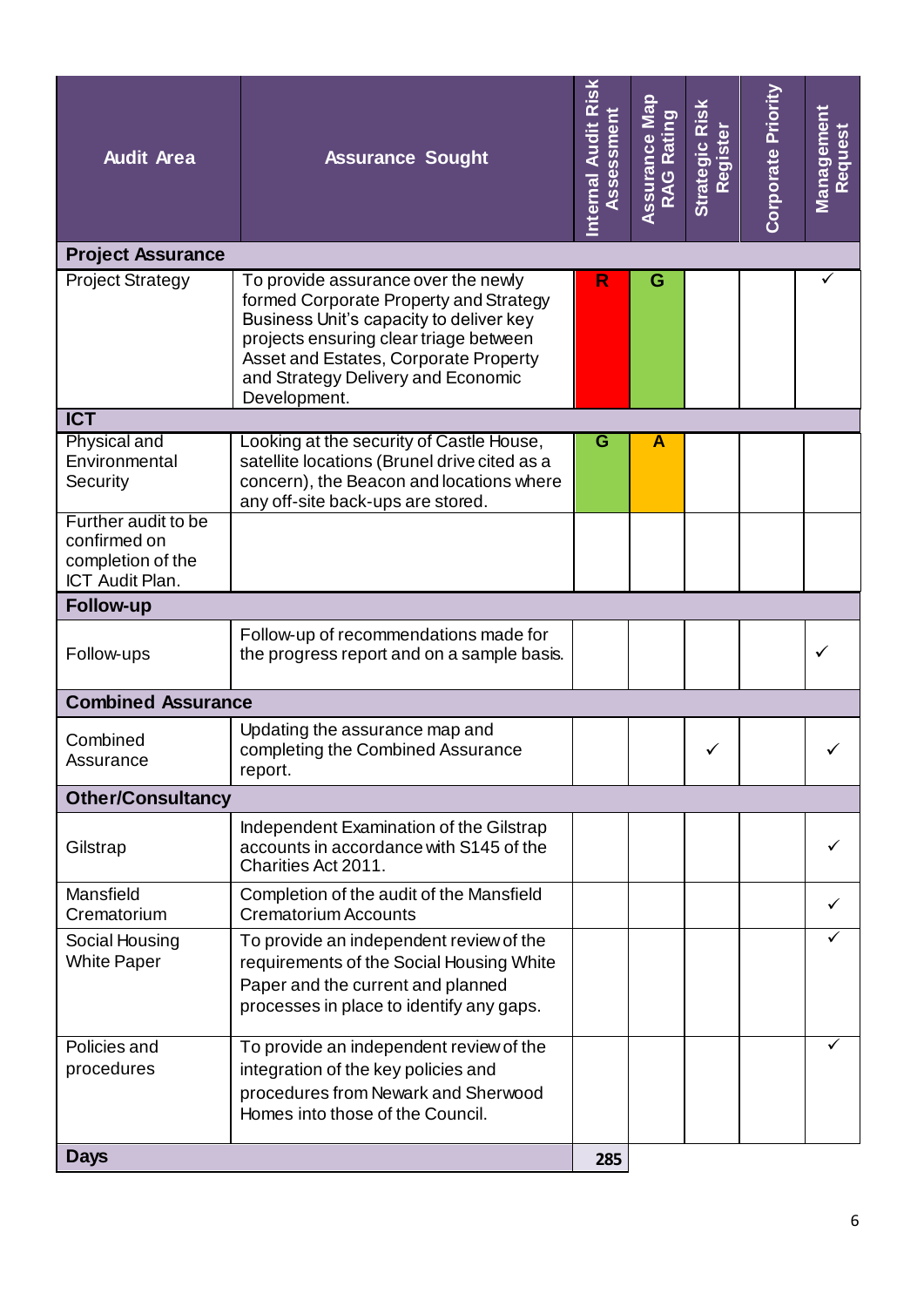| <b>Non-Audit</b>                |    |
|---------------------------------|----|
| Advice and liaison              |    |
| <b>Annual Report</b>            |    |
| <b>Audit Committee</b>          |    |
| Review IA Strategy and Planning |    |
| )ays                            | 38 |

| <b>Grand Total</b>         | <b>Total</b> |
|----------------------------|--------------|
| <b>Internal Audit Days</b> | 323          |
| Fee                        | £95,285      |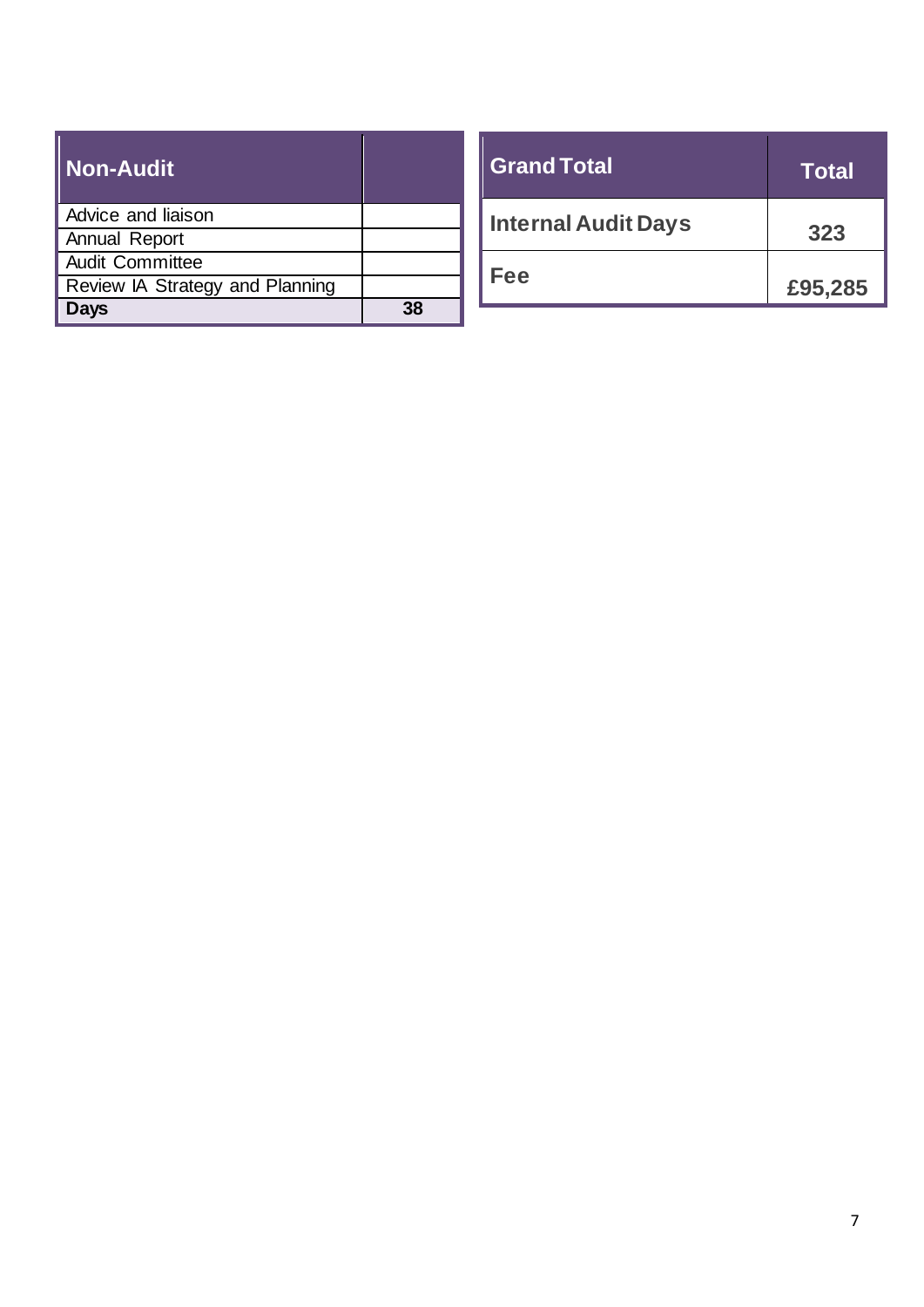## **Appendix B –Areas not included in the current plan**

| <b>Auditable Areas</b>      | <b>Assurance Sought</b>                                                                                                                                                              | Risk Assessment<br><b>Internal Audit</b> | Assurance Map<br>RAG Rating | Risk<br>Strategic<br>Register | Corporate<br>Priority | Management<br>Request |
|-----------------------------|--------------------------------------------------------------------------------------------------------------------------------------------------------------------------------------|------------------------------------------|-----------------------------|-------------------------------|-----------------------|-----------------------|
| <b>Critical Activities</b>  |                                                                                                                                                                                      |                                          |                             |                               |                       |                       |
| <b>Town Fund</b>            | Consultancy piece of<br>advisory work on the<br>proposed governance<br>design.                                                                                                       |                                          |                             |                               |                       |                       |
| <b>Waste Collection</b>     |                                                                                                                                                                                      | R                                        | G                           |                               | $\checkmark$          |                       |
| <b>Planning Decisions</b>   | To provide assurance that<br>the planning decision<br>making process is compliant<br>with legislation and local<br>procedures and decisions<br>are issued correctly and<br>promptly. |                                          | A                           |                               |                       | ✓                     |
| <b>Corporate Planning</b>   | Plan in place which is<br>embedded and to which the<br>activities and the<br>performance of services and<br>staff are linked.                                                        | R                                        | A                           |                               |                       |                       |
| <b>Block Inspections</b>    | Block inspections – need to<br>evidence the inspections<br>and identified and remedial<br>measures put in place.                                                                     | R                                        | G                           |                               | ✓                     |                       |
| <b>Economic Development</b> | Review of the strategy in<br>place and the<br>considerations of the<br>changing environment.                                                                                         | R                                        | $\mathbf{A}$                |                               | ✓                     |                       |
| Commercialisation - Waste   | Processes in place linked to<br>community plan and comply<br>with policies and processes.                                                                                            | R                                        |                             |                               | ✓                     |                       |
| Performance                 | Review of the revised<br>performance indicators and<br>the link with the Community<br>Plan and management.                                                                           | $\mathsf{R}$                             | G                           |                               |                       |                       |

These are the areas which are not on the plan but are important.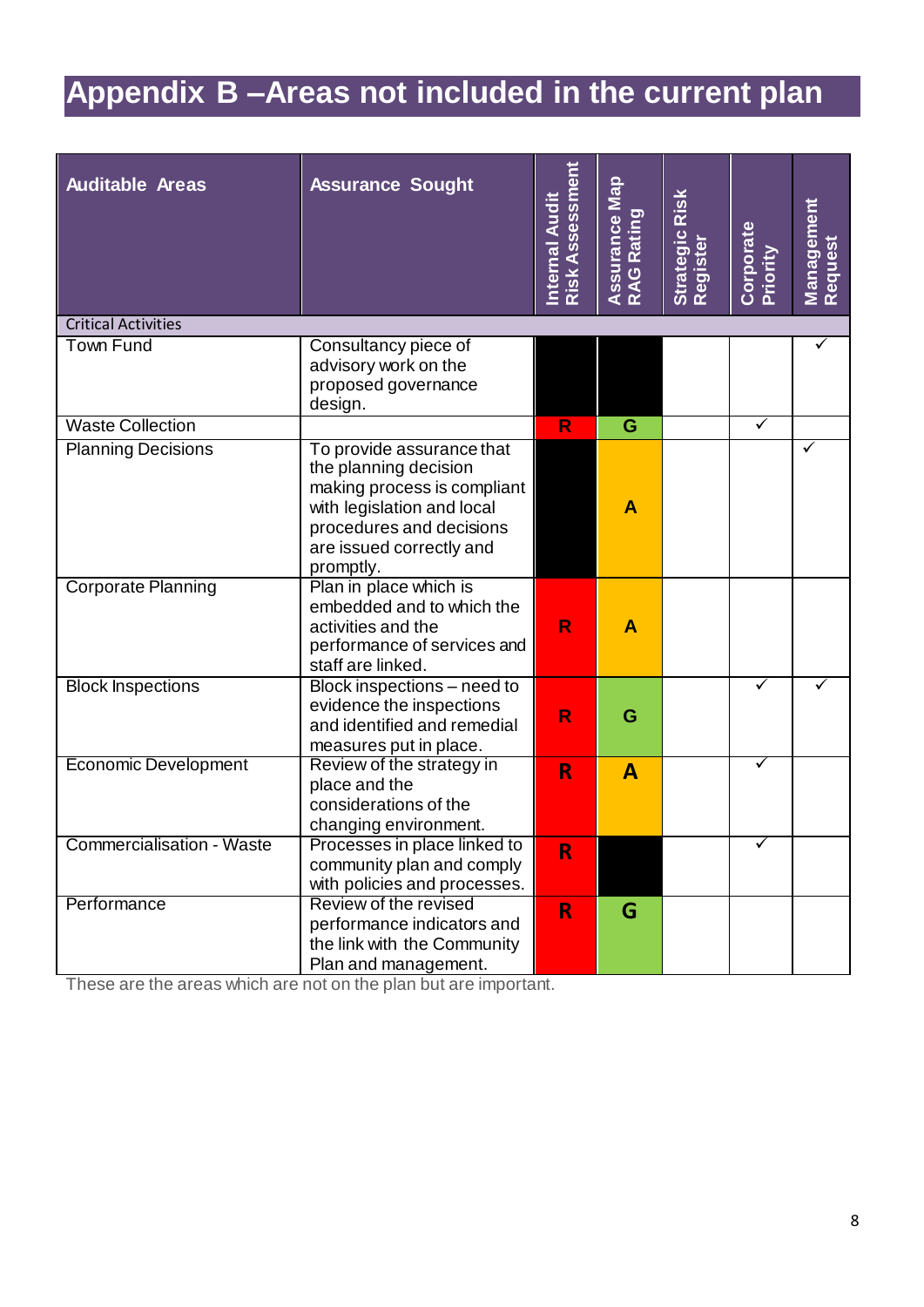## **Appendix C – Head of Internal Audit's Opinion**

Our work is carried out in conformance with the UK Public Sector Internal Audit Standards. These require that the scope of Internal Audit covers the whole range of the Council activities – seeking to provide an annual internal audit opinion on the governance, risk and internal control environment of the Council which has been established to:

- **Achieve strategic objectives**
- **Ensure effective and efficient operational systems and programmes.**
- Safeguard assets and interests of all kinds (including risks that relate to work it undertakes through partnerships)
- Ensure the reliability and integrity of financial and operational information.
- **Ensure economic, efficient and effective use of council resources.**
- **Ensure compliance with established policies, procedures, laws, regulations and contracts.**

#### **Our Internal Audit Strategy**

It is important that the Internal Audit function focusses its work on what matters most to you – providing insight, assurance and added value to the Council. Whilst we have a plan in place this is flexible and may be changed during the year enabling greater flexibility and responsiveness – ensuring each piece of work is the right one, delivered at the right time. The plan is therefore more dynamic and responsive – essential for an effective Internal Audit service.

Our internal audit activity and plan has been driven by the Council's key objectives within the corporate plan, your key risks and critical service areas identified as part of the Combined Assurance Map.

We aim to align our work with other assurance functions – seeking to look at different ways of leveraging assurance to help us to maximise the best use of the Internal Audit resource and other assurance functions in the Council.

By adopting this approach it is possible to give the Council comfort that there is a comprehensive risk and assurance framework with no potential gaps. We are then able to use our audit planning tool to target resources. This will to minimise duplication of effort through sharing and coordinating activities with management and other management oversight functions.



We have identified the level of assurances in place by using the "Three lines of assurance" model – See **Figure 2.**

**Figure 2 – The three lines of defence**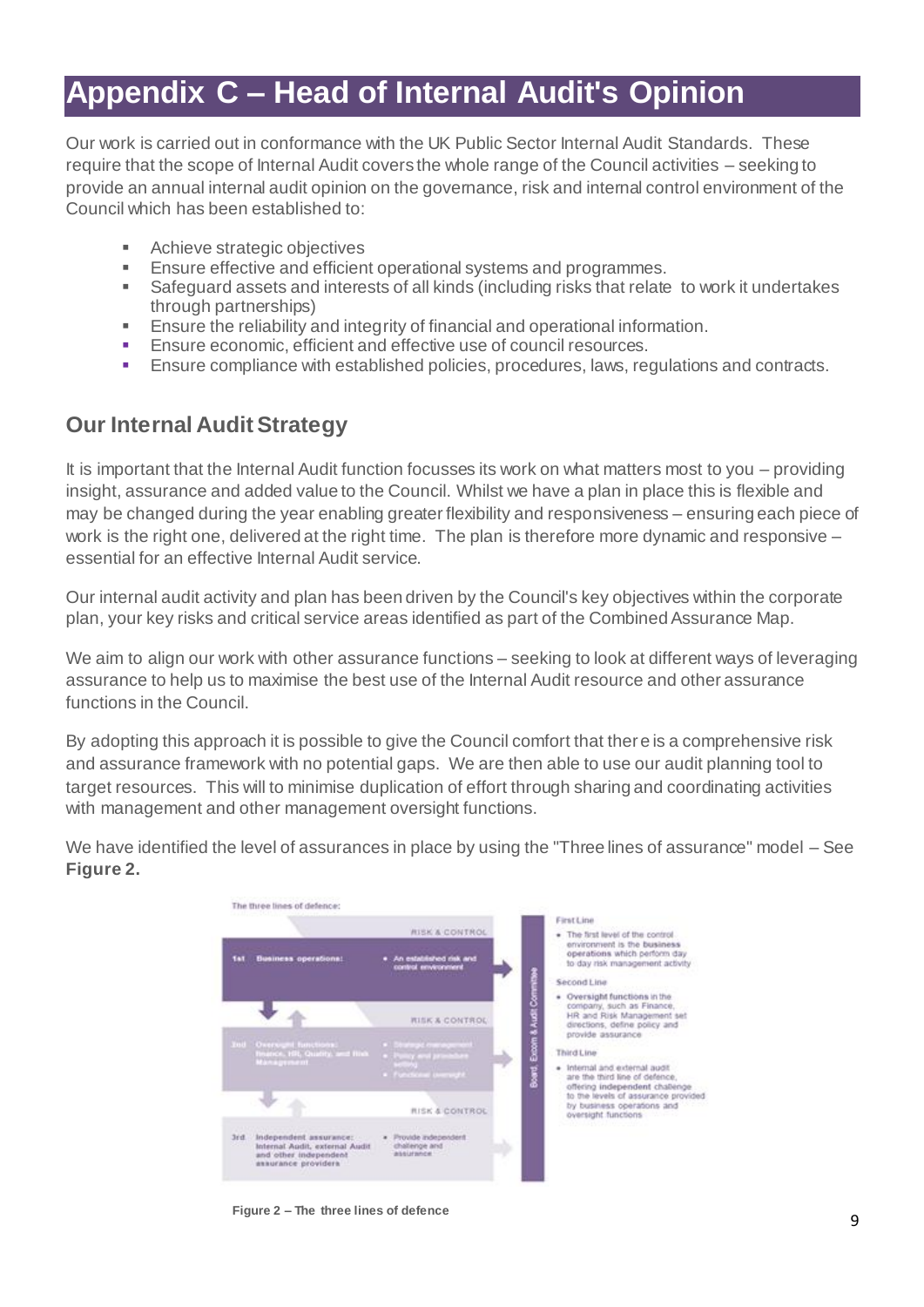Our Internal Audit Strategy also seeks to co-ordinate our work with other assurance providers where we can. In particular we liaise with External Audit to ensure the Council gets the most out of its combined audit resource – keeping audit fees low.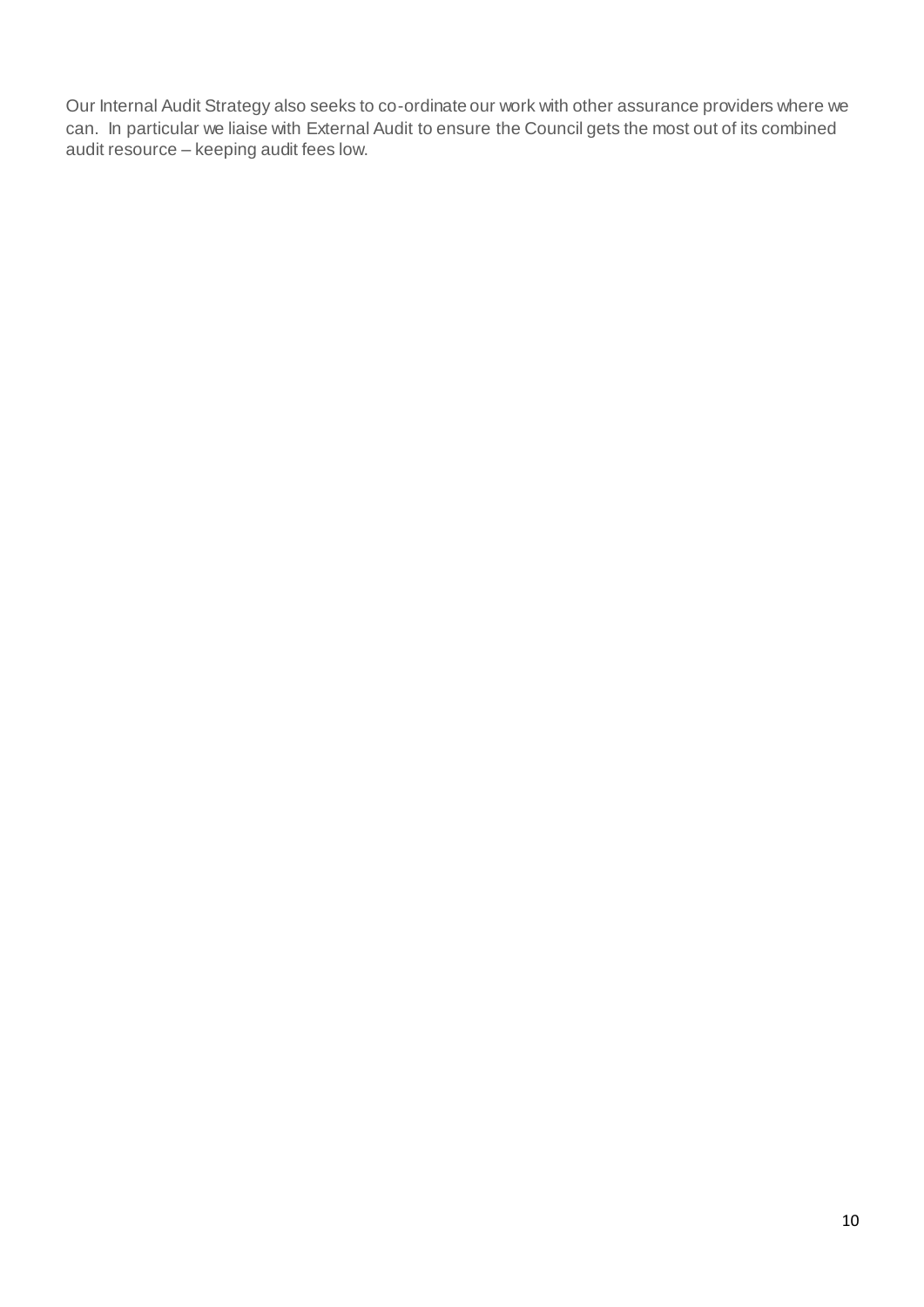## **Appendix D – Working Protocols**

Our approach to delivering of internal audit work is based on a clear protocol detailed in the Audit Charter. How this works in practice is set out at the bottom.

Our performance is monitored by the Section 151 Officer and the Audit Committee measured against 3 key areas:

- Delivery of planned work.
- **Timeliness (contemporary reporting).**
- **Quality and Impact of work (communicating** results / added value).

Strong communication is fundamental to quality delivery and maintaining trusting relationships. We keep management informed in accordance with agreed protocols including:

- Agreeing potential audit work for the forthcoming year
- **Providing quarterly updates to evaluate** progress and discuss activities and priorities for the next quarter.
- **For individual audit engagements we hold** planning meetings in person (our preference) by phone or email to discuss and agree the terms of reference and scope of our work.
- We keep you informed of key findings during the audit and upon conclusion we hold a debrief meeting in person to discuss our findings and any outstanding issues.
- We communicate the results of our audit work in a clear and concise way – securing management action where control improvements are needed.

|                             | $-4$   |                                                                        | Notify key stakeholders of audit at least 4 weeks<br>prior to fieldwork                                                  |
|-----------------------------|--------|------------------------------------------------------------------------|--------------------------------------------------------------------------------------------------------------------------|
| Weeks prior to<br>fieldwork | $-0-4$ |                                                                        | Meet with Director or Business Manager (Audit<br>Sponsor) to agree draft terms of reference (TOR)<br>and obtain approval |
|                             |        |                                                                        | Initial meeting with auditees and audit sponsor                                                                          |
| Fieldwork                   |        | Keep in regular contact with audit sponsor<br>throughout the fieldwork |                                                                                                                          |
|                             |        |                                                                        | <b>Fieldwork completed</b>                                                                                               |
|                             | $+2$   |                                                                        | Draft report ready for internal review within 10<br>working days of fieldwork completing                                 |
|                             | $+3$   |                                                                        | <b>Internal review</b>                                                                                                   |
|                             | $+4$   |                                                                        | Draft issued within 5 working days of review                                                                             |
| Weeks after fieldwork       | $+7$   |                                                                        | <b>Closure meeting and Management response</b><br>within 15 days of receipt of draft report                              |
|                             | $+9$   |                                                                        | <b>CMT</b> review of draft                                                                                               |
|                             | $+10$  |                                                                        | Final report issued within 5 days of management<br>response                                                              |